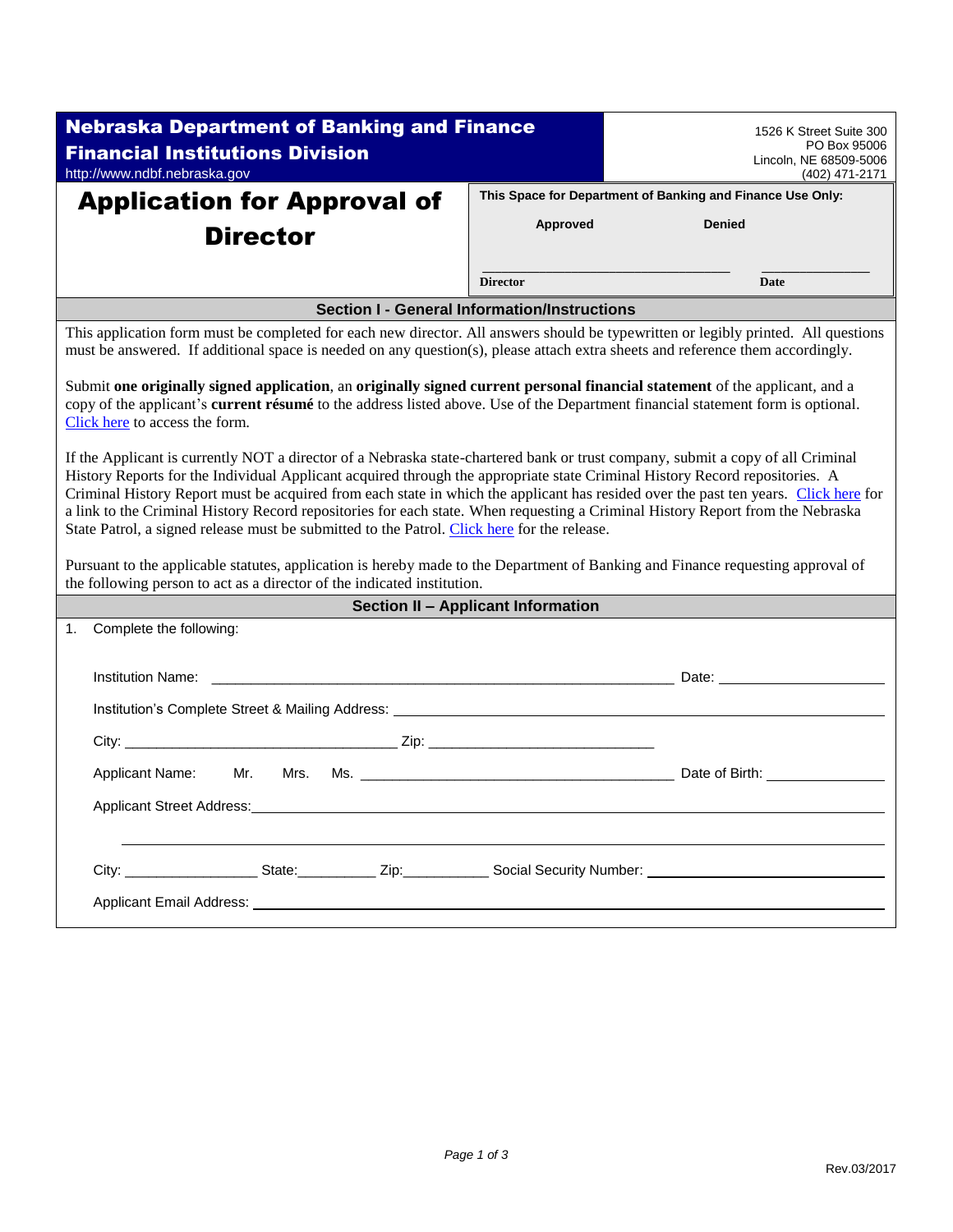| 2.                                    | Section 8-126 of the Nebraska Banking Act and Section 8-204 of the Nebraska Trust Company Act require that a director be of<br>good moral character, known integrity, business experience, and responsibility. In support of these requirements, please submit<br>the Applicant's Present Business Occupation and Director's Qualifications:                                                                                                                                                                                                                                                          |  |  |  |
|---------------------------------------|-------------------------------------------------------------------------------------------------------------------------------------------------------------------------------------------------------------------------------------------------------------------------------------------------------------------------------------------------------------------------------------------------------------------------------------------------------------------------------------------------------------------------------------------------------------------------------------------------------|--|--|--|
| 3.                                    | Read "The Director - Duties and Responsibilities" and complete the following.                                                                                                                                                                                                                                                                                                                                                                                                                                                                                                                         |  |  |  |
|                                       |                                                                                                                                                                                                                                                                                                                                                                                                                                                                                                                                                                                                       |  |  |  |
|                                       | ______________, Applicant, do hereby certify that I have read, and that I<br><u>l, ____________</u><br>understand the Department's publication, "The Director-Duties & Responsibilities" Click here, or by mail from<br>the Department. I also certify that the information contained in this application and all attachments thereto is true,<br>correct, and complete, and is current as of the date of this submission. I acknowledge that any misrepresentation or<br>omission of a material fact constitutes fraud in the inducement and may subject me to legal or administrative<br>sanctions. |  |  |  |
|                                       |                                                                                                                                                                                                                                                                                                                                                                                                                                                                                                                                                                                                       |  |  |  |
|                                       | <b>Applicant's Signature</b>                                                                                                                                                                                                                                                                                                                                                                                                                                                                                                                                                                          |  |  |  |
| Section III - Institution Information |                                                                                                                                                                                                                                                                                                                                                                                                                                                                                                                                                                                                       |  |  |  |
|                                       |                                                                                                                                                                                                                                                                                                                                                                                                                                                                                                                                                                                                       |  |  |  |
|                                       |                                                                                                                                                                                                                                                                                                                                                                                                                                                                                                                                                                                                       |  |  |  |
|                                       | 1. What is the institution's plan for<br>(a) initial director education and orientation?                                                                                                                                                                                                                                                                                                                                                                                                                                                                                                              |  |  |  |
|                                       |                                                                                                                                                                                                                                                                                                                                                                                                                                                                                                                                                                                                       |  |  |  |
|                                       |                                                                                                                                                                                                                                                                                                                                                                                                                                                                                                                                                                                                       |  |  |  |
|                                       |                                                                                                                                                                                                                                                                                                                                                                                                                                                                                                                                                                                                       |  |  |  |
|                                       |                                                                                                                                                                                                                                                                                                                                                                                                                                                                                                                                                                                                       |  |  |  |
|                                       |                                                                                                                                                                                                                                                                                                                                                                                                                                                                                                                                                                                                       |  |  |  |
|                                       |                                                                                                                                                                                                                                                                                                                                                                                                                                                                                                                                                                                                       |  |  |  |
|                                       |                                                                                                                                                                                                                                                                                                                                                                                                                                                                                                                                                                                                       |  |  |  |
|                                       |                                                                                                                                                                                                                                                                                                                                                                                                                                                                                                                                                                                                       |  |  |  |
|                                       | (b) continuing education of the proposed director regarding statutory, fiduciary, and operational responsibilities? (Past                                                                                                                                                                                                                                                                                                                                                                                                                                                                             |  |  |  |
|                                       | service as a director is not a satisfactory response.)                                                                                                                                                                                                                                                                                                                                                                                                                                                                                                                                                |  |  |  |
|                                       |                                                                                                                                                                                                                                                                                                                                                                                                                                                                                                                                                                                                       |  |  |  |
|                                       |                                                                                                                                                                                                                                                                                                                                                                                                                                                                                                                                                                                                       |  |  |  |
|                                       |                                                                                                                                                                                                                                                                                                                                                                                                                                                                                                                                                                                                       |  |  |  |
|                                       |                                                                                                                                                                                                                                                                                                                                                                                                                                                                                                                                                                                                       |  |  |  |
|                                       |                                                                                                                                                                                                                                                                                                                                                                                                                                                                                                                                                                                                       |  |  |  |
|                                       |                                                                                                                                                                                                                                                                                                                                                                                                                                                                                                                                                                                                       |  |  |  |
|                                       |                                                                                                                                                                                                                                                                                                                                                                                                                                                                                                                                                                                                       |  |  |  |